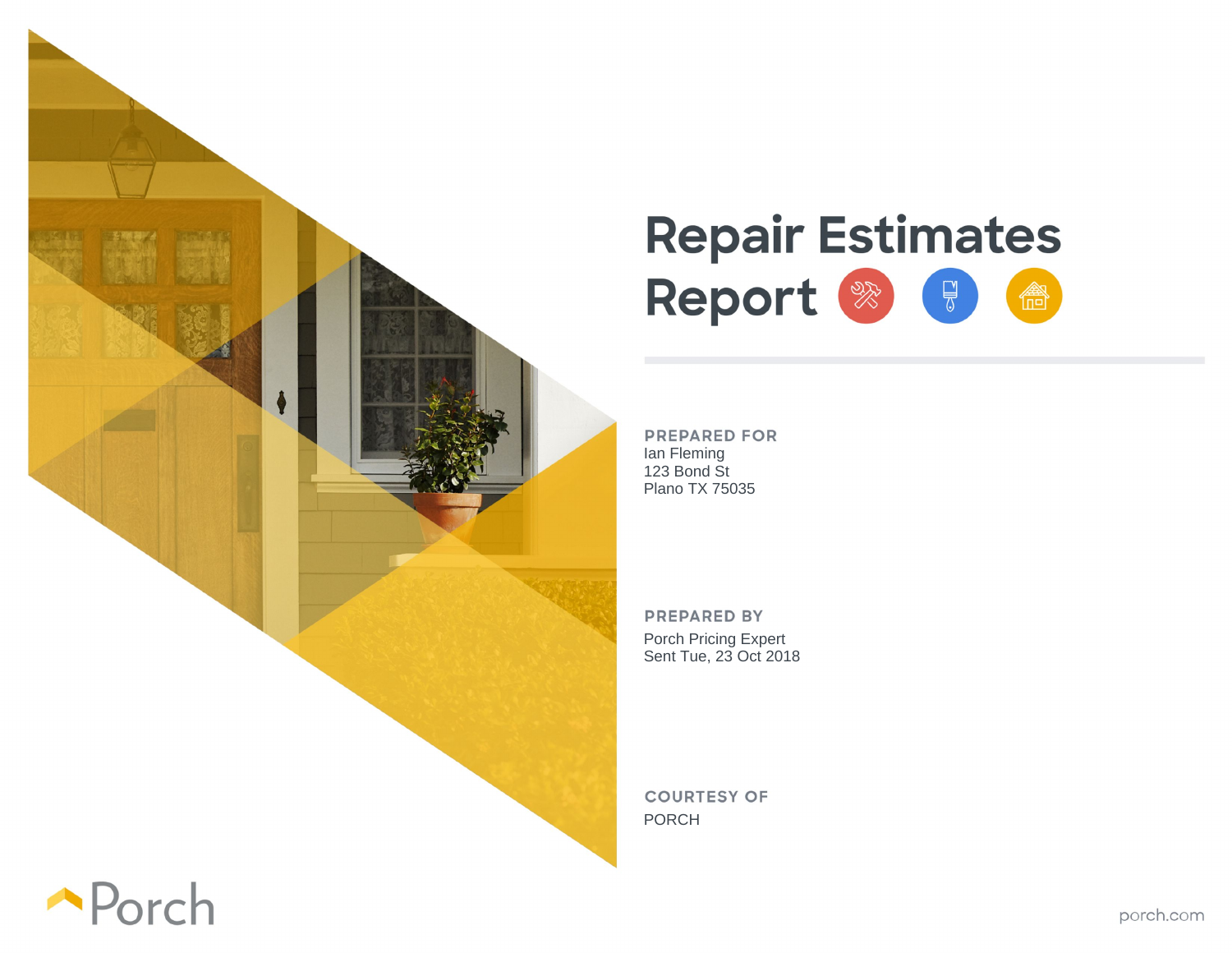





## **DEFECTIVE**

\$2,861

Repairs impacting performance of the home that we recommend are completed

 $\mathbb{R}$ 

## **COSMETIC**

\$1,118

Repairs impacting cosmetic appearance of the home

**TOTAL** If fixed individually using different pros for each repair

\$3,979

## **PORCH WHOLE HOME ESTIMATE**

\$3,259

The price to fix both defective and cosmetic items at one time and make home like new. Porch stands behind this quote. See details